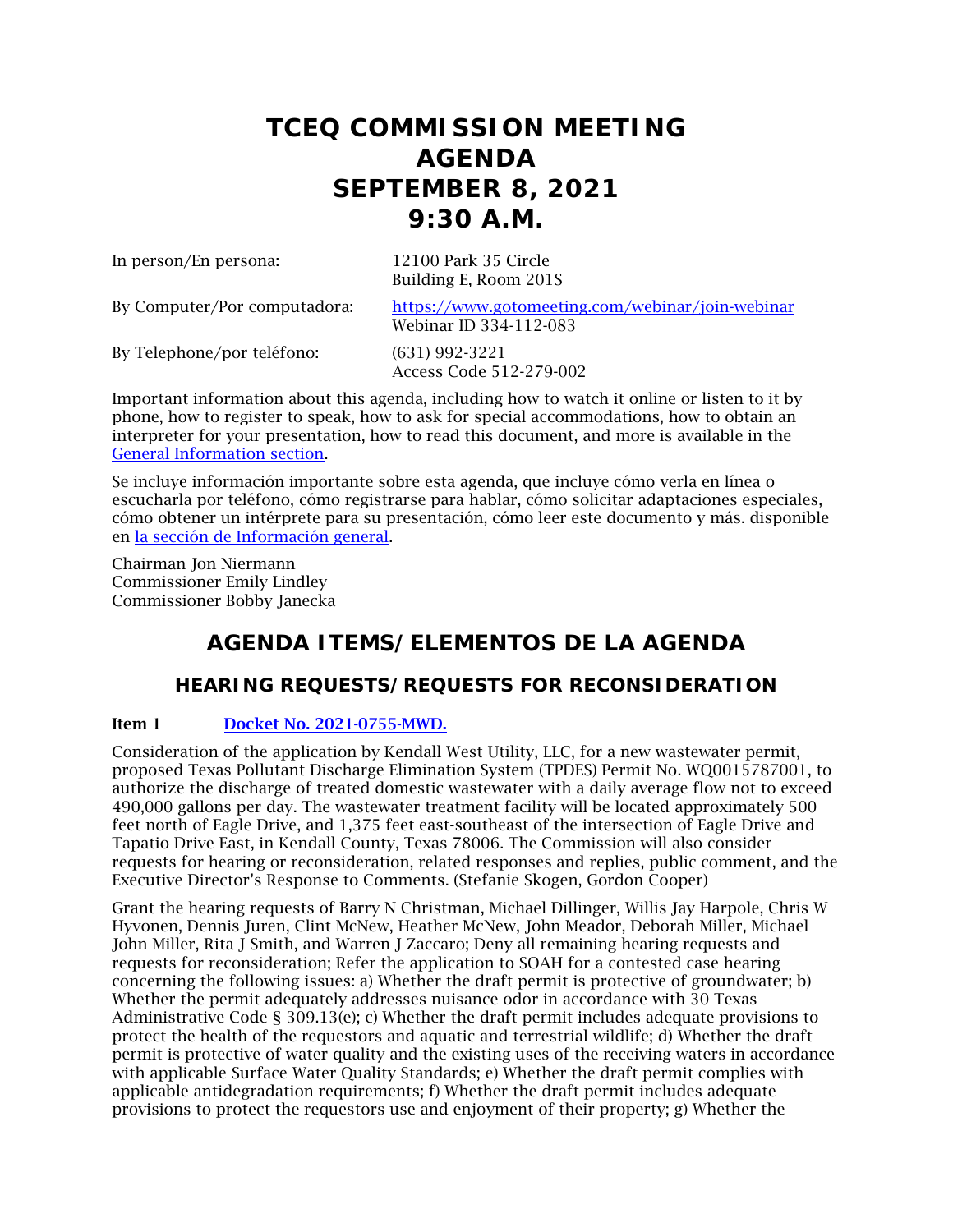faciality complies with the siting requirements of 30 Texas Administrative Code Chapter 309, Subchapter B, including the required buffer zones for private water wells and portable water storage tanks; h) Whether the permit application is substantially complete and contains accurate information; i) Whether the applicant adequately demonstrated a need for the proposed facility as required by Texas Water Code § 26.0282, consideration of need and regional treatment options; j) Whether the draft permit includes sufficient monitoring and reporting requirements including necessary operational requirements; k) Whether the draft permit was provided to the U.S. EPA for review as required; and l) Whether the applicant substantially complied with all applicable notice requirements; and Set the hearing duration for the proceeding at 180 days from the date of the preliminary hearing to the issuance of the Proposal for Decision. BJ/EL; all agree.

### Item 2 [Docket No. 2021-1005-IWD.](http://www.tceq.texas.gov/assets/public/comm_exec/agendas/comm/backup/Agendas/2021/09-08-2021/grandy.pdf)

Consideration of the application by Grandy Ranch, Ltd. for a major amendment to TCEQ Permit No. WQ0004458000. The proposed amendment requests to authorize increasing the property acreage to 556.5 acres and the application acreage to 373 acres. The existing permit authorizes the land application of Class B wastewater treatment plant biosolids and water treatment plant residuals and domestic septage for beneficial use on 368 acres. This permit will not authorize a discharge of pollutants into water in the state. The land application site is located at 508 Jackrabbit Flat Road, Belton, in Bell County, Texas 76513. The Commission will also consider requests for hearing or reconsideration, related responses and replies, public comment, and the Executive Director's Response to Comments. (Harrison "Cole" Malley, Brian Sierant)

Grant the hearing requests of Neil and Kristen Searcy and Dorothy Gonder; Refer the matter to the Commission's Alternative Dispute Resolution Program to run concurrently with SOAH's preliminary hearing scheduling efforts; Refer the matter to SOAH for a contested case hearing on the following issues: 1) Whether the draft permit contains sufficient provisions to protect the health of the requestors and wildlife; 2) Whether the draft permit contains sufficient provisions to prevent nuisance odors; and 3) Whether the applicant's Compliance History warrants denial of the application or modification of the draft permit; and Specify that the maximum duration of the hearing is 180 days from the preliminary hearing until the issuance of the Proposal for Decision. EL/BJ: all agree.

### Item 3 [Docket No. 2021-0441-AIR.](http://www.tceq.texas.gov/assets/public/comm_exec/agendas/comm/backup/Agendas/2021/09-08-2021/kmtex.pdf)

Consideration of application by KMTEX, LLC, now known as Monument Chemical Port Arthur LLC, for the renewal and amendment of Air Quality Permit No. 74398, including the modification of permitted facilities located at 2450 Gulfway Drive, Port Arthur, Jefferson County, Texas 77640. The Commission will also consider requests for hearing or reconsideration, related responses and replies, public comment, and the Executive Director's Response to Comments. (Lorena Patrick, Louis Malarcher)

Deny the hearing request filed by Community In-Power and Development Association Incorporated and Hilton Kelley; Issue the renewal and amendment of Air Quality Permit No. 74398 to KMTEX, LLC, now known as Monument Chemical Port Arthur LLC, as recommended by the Executive Director; and Adopt the Executive Director's Response to Comments. BJ/EL; all agree.

## **WATERMASTER BUDGET MATTERS**

### Item 4 [Docket No. 2021-0579-BGT](http://www.tceq.texas.gov/assets/public/comm_exec/agendas/comm/backup/Agendas/2021/09-08-2021/0579BGT.pdf)

Consideration of Fiscal Year 2022 assessment of annual costs for Watermaster operations in the Rio Grande Water Division. Pursuant to Texas Water Code Section 11.329 and 30 Tex. Admin. Code Sections 12.1, 12.3, 12.5, and 303.71-303.73 of the Commission Rules, the Executive Director requests that the Commission consider Watermaster assessment of annual costs for the fiscal year beginning September 1, 2021 and ending August 31, 2022, for water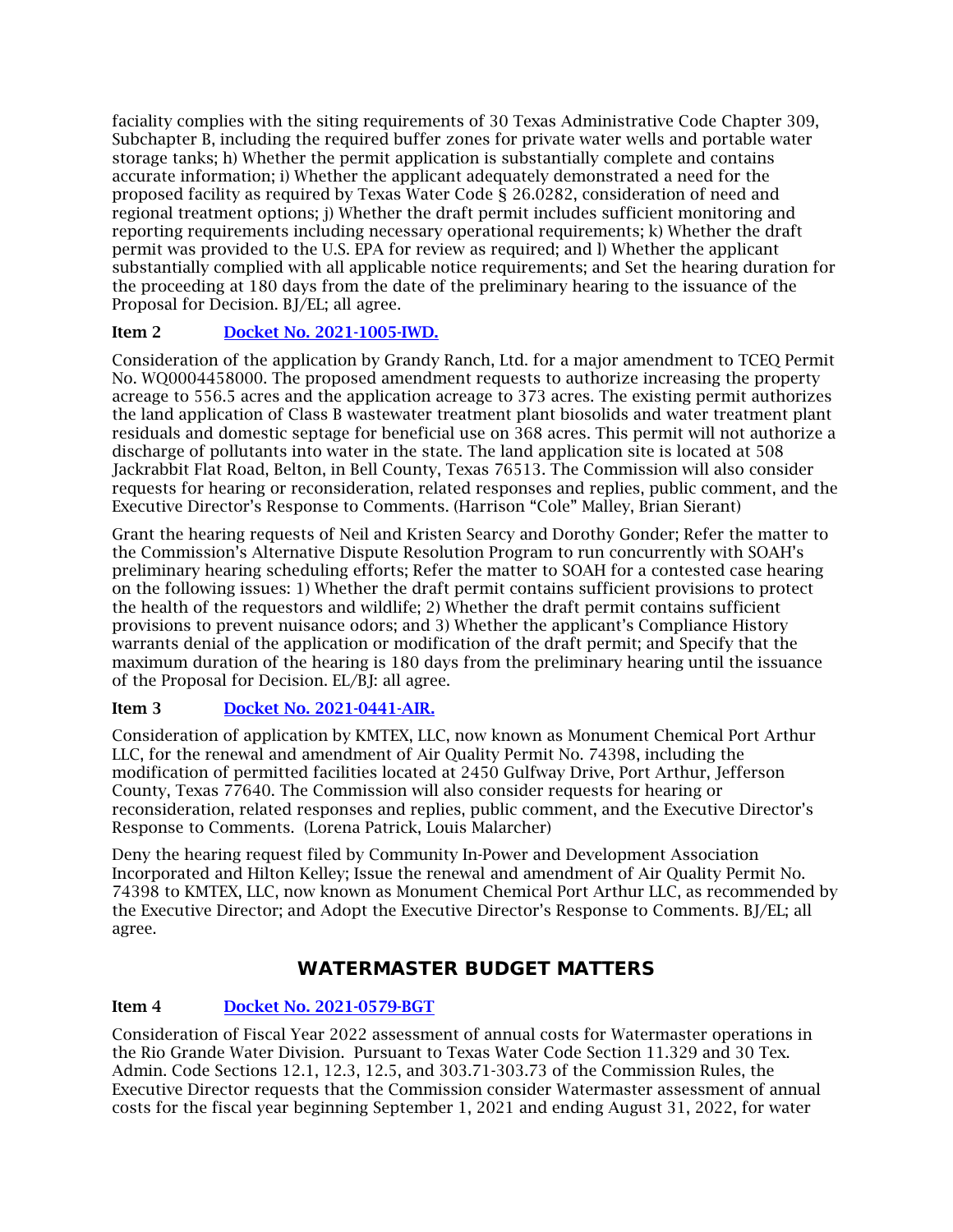right holders in the Rio Grande Water Division, and approve \$874,066.25 as the amount to be assessed for annual costs. The Rio Grande Water Division extends from Fort Quitman, Texas to the mouth of the Rio Grande River, excluding the watersheds of the Pecos and Devils Rivers and including that portion of the Nueces-Rio Grande Costal Basin lying in Hidalgo, Cameron, Willacy, and Starr Counties whose source of water is the Rio Grande. (Jose Davila, Jessie Spears)

Joint Motion for Items 4 – 7.

Approve the Concho River, Rio Grande, South Texas, Brazos, Watermaster budgets for Fiscal Year 2022 and renew each Watermaster Advisory Committee; and Issue the Executive Director's four Proposed Orders accepting the annual costs of those Watermaster programs and renewing their Watermaster advisory committees. EL/BJ; all agree.

### Item 5 [Docket No. 2021-0580-BGT](http://www.tceq.texas.gov/assets/public/comm_exec/agendas/comm/backup/Agendas/2021/09-08-2021/0580BGT.pdf)

Consideration of Fiscal Year 2022 assessment of annual costs for Watermaster operations in the South Texas Water Division. Pursuant to Texas Water Code Section 11.329 and 30 Tex. Admin. Code Sections 12.1, 12.3, 12.5, and 304.61 of the Commission Rules, the Executive Director requests that the Commission consider Watermaster assessment of annual costs for the fiscal year beginning September 1, 2021 and ending August 31, 2022, for water right holders in the South Texas Water Division, and approve \$715,120.71 as the amount to be assessed for annual costs. The South Texas Water Division consists of the Nueces, San Antonio, Guadalupe, and Lavaca River Basins, as well as the Lavaca-Guadalupe Coastal Basin, the San Antonio-Nueces Coastal Basin, and the Nueces-Rio Grande Coastal Basin, except that part in Hidalgo, Cameron, Willacy, and Starr Counties. (Jose Davila, Jessie Spears)

#### Joint Motion for Items 4 – 7.

Approve the Concho River, Rio Grande, South Texas, Brazos, Watermaster budgets for Fiscal Year 2022 and renew each Watermaster Advisory Committee; and Issue the Executive Director's four Proposed Orders accepting the annual costs of those Watermaster programs and renewing their Watermaster advisory committees. EL/BJ; all agree.

### Item 6 [Docket No. 2021-0581-BGT](http://www.tceq.texas.gov/assets/public/comm_exec/agendas/comm/backup/Agendas/2021/09-08-2021/0581BGT.pdf)

Consideration of Fiscal Year 2022 assessment of annual costs for Watermaster operations in the Concho River Watermaster Program. Pursuant to Texas Water Code Sections 11.329 and 11.558 and 30 Tex. Admin. Code Sections 12.1, 12.3, 12.5, and 304.61 of the Commission Rules, the Executive Director requests that the Commission consider Watermaster assessment of annual costs for the fiscal year beginning September 1, 2021 and ending August 31, 2022, for water right holders in the Concho River Watermaster Program and approve \$212,044.84 as the amount to be assessed for annual costs. The Concho River Watermaster Program consists of the Concho River segment of the Colorado River Basin that includes the Concho River and all of its tributaries, downstream on the main stem of the Concho River to a point on the Concho River prior to reaching, and upstream of the O.H. Ivie Reservoir located at and including the diversion point of Certificate of Adjudication No. 14-1393 (River Order No. 4954450000) in Concho County. (Jose Davila, Jessie Spears)

Joint Motion for Items 4 – 7.

Approve the Concho River, Rio Grande, South Texas, Brazos, Watermaster budgets for Fiscal Year 2022 and renew each Watermaster Advisory Committee; and Issue the Executive Director's four Proposed Orders accepting the annual costs of those Watermaster programs and renewing their Watermaster advisory committees. EL/BJ; all agree.

### Item 7 [Docket No. 2021-0582-BGT](http://www.tceq.texas.gov/assets/public/comm_exec/agendas/comm/backup/Agendas/2021/09-08-2021/0582BGT.pdf)

Consideration of Fiscal Year 2022 assessment of annual costs for Watermaster operations in the Brazos Watermaster Program. Pursuant to Texas Water Code Sections 11.329 and 11.455 and 30 Tex. Admin. Code Sections 12.1, 12.3, 12.5, and 304.61 of the Commission Rules, the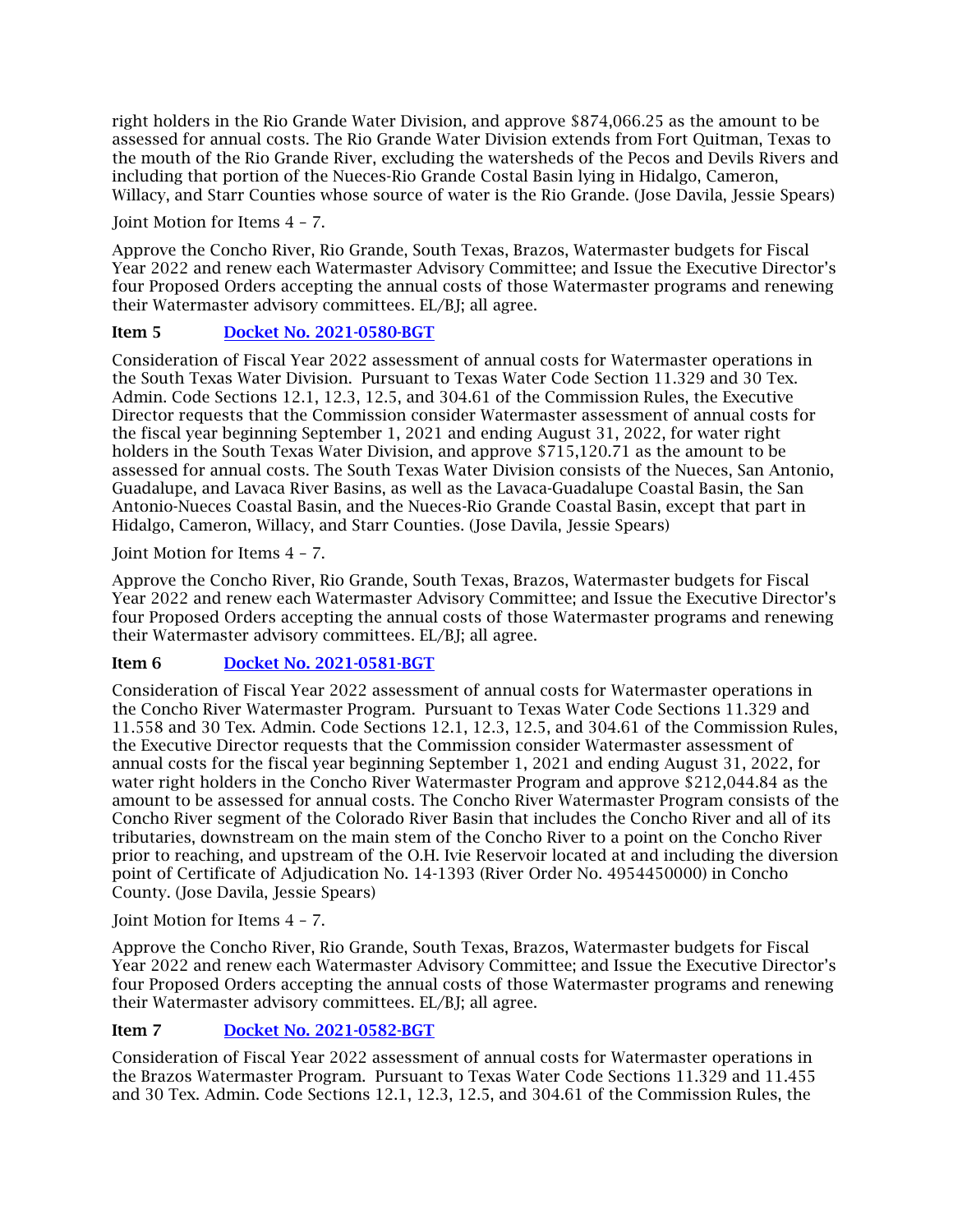Executive Director requests that the Commission consider Watermaster assessment of annual costs for the fiscal year beginning September 1, 2021 and ending August 31, 2022, and approve \$853,602.25 as the amount to be assessed for annual costs for water right holders. The Brazos Watermaster Program consists of the Brazos River Basin including and below Possum Kingdom Lake. (Jose Davila, Jessie Spears)

Joint Motion for Items 4 – 7.

Approve the Concho River, Rio Grande, South Texas, Brazos, Watermaster budgets for Fiscal Year 2022 and renew each Watermaster Advisory Committee; and Issue the Executive Director's four Proposed Orders accepting the annual costs of those Watermaster programs and renewing their Watermaster advisory committees. EL/BJ; all agree.

## **WATERMASTER EVALUATION**

### Item 8 [Docket No. 2021-0583-MIS.](http://www.tceq.texas.gov/assets/public/comm_exec/agendas/comm/backup/Agendas/2021/09-08-2021/0583MIS.pdf)

Consideration of the Executive Director's findings and recommendation on whether a watermaster should be appointed for the Cypress Creek and Sulphur River Basins. Texas Water Code, Section 11.326(g) requires that in river basins where no watermaster has been appointed, the Executive Director shall evaluate the river basin at least once every 5 years to determine whether a watermaster should be appointed and to report the findings and make recommendations to the commission. The commission shall include the findings and recommendations in the commission's biennial report to the Legislature. (Jose Davila, Jessie Spears)

No formal action taken. JN/EL; all agree.

# **AIR QUALITY ENFORCEMENT AGREED ORDERS**

### Item 9 [Docket No. 2019-1703-AIR-E.](http://www.tceq.texas.gov/assets/public/comm_exec/agendas/comm/backup/Agendas/2021/09-08-2021/1703AIR.pdf)

Consideration of an Agreed Order assessing administrative penalties against Ascend Performance Materials Inc. and Ascend Performance Materials Texas Inc. in Brazoria County; RN100238682; for air quality violations pursuant to Tex. Health & Safety Code ch. 382, Tex. Water Code ch. 7, and the rules of the Texas Commission on Environmental Quality, including specifically 30 Tex. Admin. Code ch. 60. (Danielle Porras, Michael Parrish)

Adopt the Agreed Order. BJ/EL; all agree.

### Item 10 [Docket No. 2020-0347-AIR-E.](http://www.tceq.texas.gov/assets/public/comm_exec/agendas/comm/backup/Agendas/2021/09-08-2021/0347AIR.pdf)

Consideration of an Agreed Order assessing administrative penalties and requiring certain actions of Chevron Phillips Chemical Company LP in Brazoria County; RN100825249; for air quality violations pursuant to Tex. Health & Safety Code ch. 382, Tex. Water Code ch. 7, and the rules of the Texas Commission on Environmental Quality, including specifically 30 Tex. Admin. Code ch. 60. (Mackenzie Mehlmann, Michael Parrish)

Adopt the Agreed Order. BJ/EL; all agree.

### Item 11 [Docket No. 2020-0253-AIR-E.](http://www.tceq.texas.gov/assets/public/comm_exec/agendas/comm/backup/Agendas/2021/09-08-2021/0253AIR.pdf)

Consideration of an Agreed Order assessing administrative penalties and requiring certain actions of Exxon Mobil Corporation in Harris County; RN102579307; for air quality violations pursuant to Tex. Health & Safety Code ch. 382, Tex. Water Code ch. 7, and the rules of the Texas Commission on Environmental Quality, including specifically 30 Tex. Admin. Code ch. 60. (Margarita Dennis, Michael Parrish)

Adopt the Agreed Order. BJ/EL; all agree.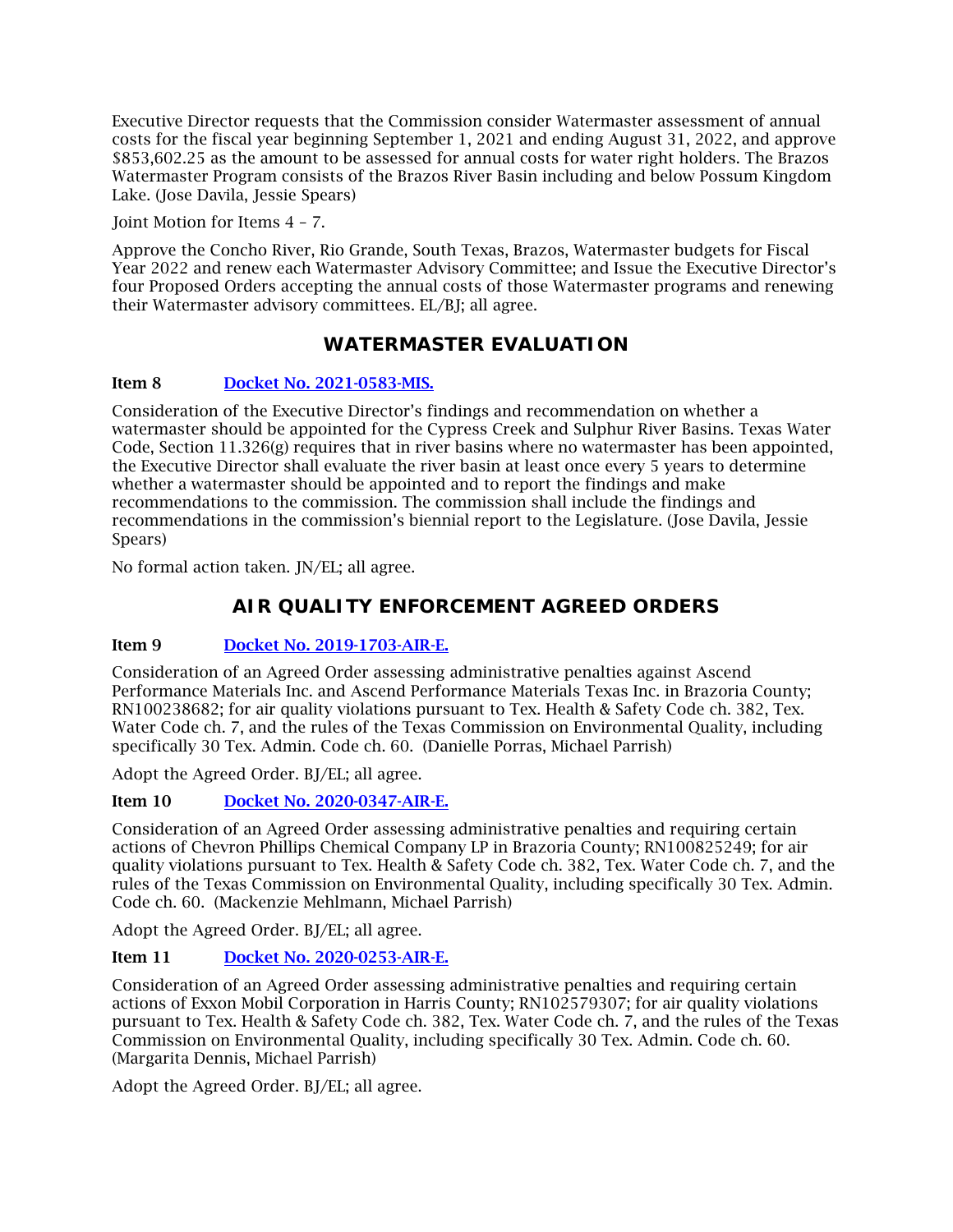# **EDWARDS AQUIFER ENFORCEMENT AGREED ORDER**

## Item 12 [Docket No. 2020-1191-EAQ-E.](http://www.tceq.texas.gov/assets/public/comm_exec/agendas/comm/backup/Agendas/2021/09-08-2021/1191EAQ.pdf)

Consideration of an Agreed Order assessing administrative penalties against Comal County Emergency Services District No. 6 in Comal County; RN111017877; for Edwards Aquifer violations pursuant to Tex. Water Code chs. 7 and 26 and the rules of the Texas Commission on Environmental Quality, including specifically 30 Tex. Admin. Code ch. 60. (Harley Hobson, Michael Parrish)

Adopt the Agreed Order. BJ/EL; all agree.

# **INDUSTRIAL WASTE DISCHARGE ENFORCEMENT AGREED ORDERS**

### Item 13 [Docket No. 2020-0865-IWD-E.](http://www.tceq.texas.gov/assets/public/comm_exec/agendas/comm/backup/Agendas/2021/09-08-2021/0865IWD.pdf)

Consideration of an Agreed Order assessing administrative penalties and requiring certain actions of LyondellBasell Advanced Polymers Inc. in Harris County; RN101613370; for water quality violations pursuant to Tex. Water Code chs. 7 and 26 and the rules of the Texas Commission on Environmental Quality, including specifically 30 Tex. Admin. Code ch. 60. (Steven Van Landingham, Michael Parrish)

Adopt the Agreed Order. BJ/EL; all agree.

# **MULTI-MEDIA MATTER ENFORCEMENT AGREED ORDER**

### Item 14 [Docket No. 2020-0580-MLM-E.](http://www.tceq.texas.gov/assets/public/comm_exec/agendas/comm/backup/Agendas/2021/09-08-2021/0580MLM.pdf)

Consideration of an Agreed Order assessing administrative penalties against CCD Meyer Ranch Land LLC in Comal County; RN109684928; for Edwards Aquifer and municipal solid waste violations pursuant to Tex. Health & Safety Code ch. 361, Tex. Water Code chs. 7 and 26, and the rules of the Texas Commission on Environmental Quality, including specifically 30 Tex. Admin. Code ch. 60. (Steven Van Landingham, Michael Parrish)

Adopt the Agreed Order. BJ/EL; all agree.

## **MUNICIPAL SOLID WASTE ENFORCEMENT DEFAULT ORDER**

### Item 15 [Docket No. 2019-1330-MSW-E.](http://www.tceq.texas.gov/assets/public/comm_exec/agendas/comm/backup/Agendas/2021/09-08-2021/1330MSW.pdf)

Consideration of a Default Order assessing administrative penalties against and requiring certain actions of MEDCLEAN MANAGEMENT SOLUTIONS INC. in Dallas County; RN105513519; for municipal solid waste violations pursuant to Tex. Water Code ch. 7, Tex. Health & Safety Code ch. 361, and the rules of the Texas Commission on Environmental Quality, including specifically 30 Tex. Admin. Code ch. 60. (Tracy Chandler, Elisa Guerra)

Adopt the Default Order. BJ/EL; all agree.

## **MUNICIPAL WASTE DISCHARGE ENFORCEMENT AGREED ORDERS**

### Item 16 [Docket No. 2020-0250-MWD-E.](http://www.tceq.texas.gov/assets/public/comm_exec/agendas/comm/backup/Agendas/2021/09-08-2021/0250MWD.pdf)

Consideration of an Agreed Order assessing administrative penalties and requiring certain actions of the City of Como in Hopkins County; RN101917367; for water quality violations pursuant to Tex. Water Code chs. 7 and 26 and the rules of the Texas Commission on Environmental Quality, including specifically 30 Tex. Admin. Code ch. 60. (Harley Hobson, Michael Parrish)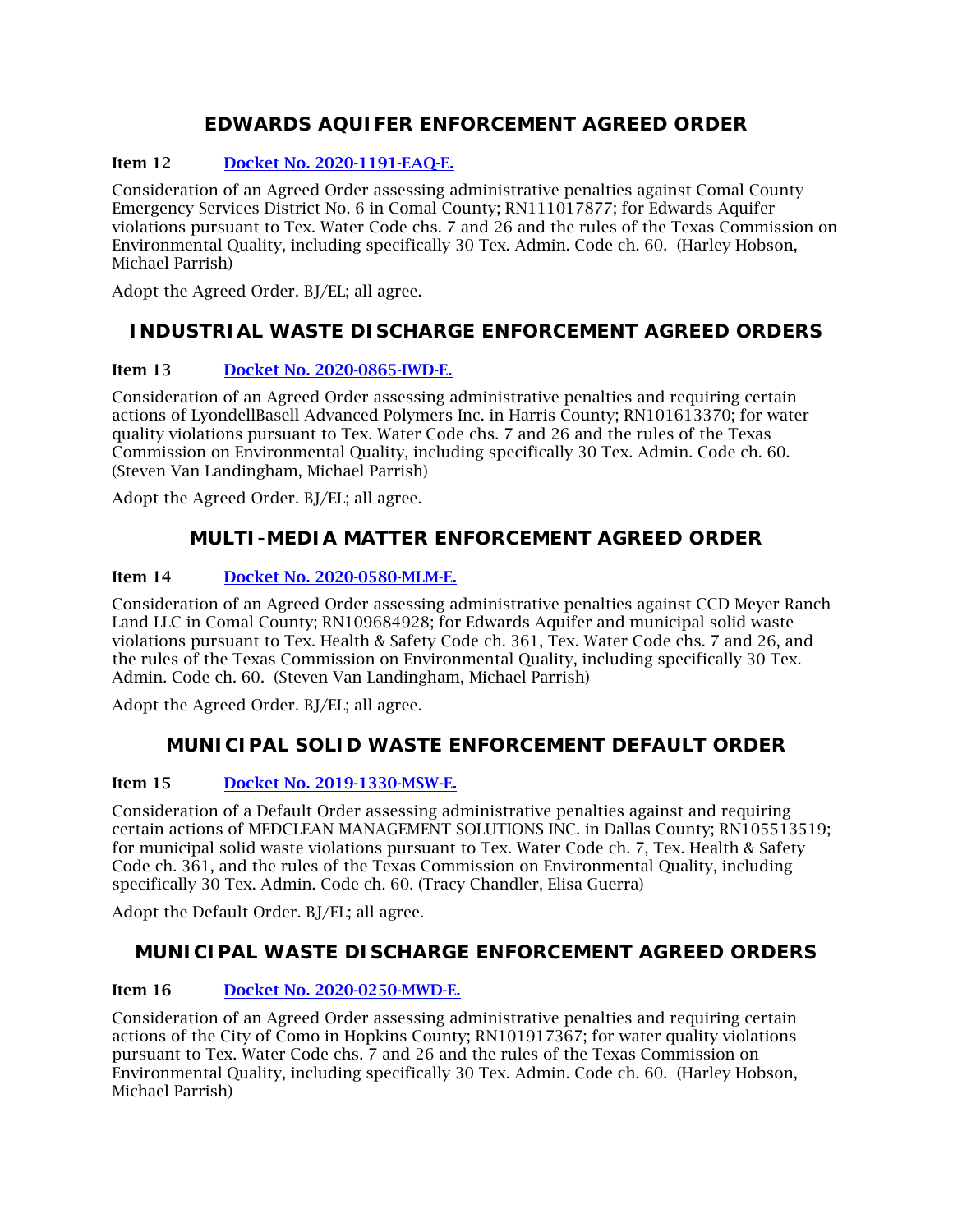Adopt the Agreed Order. BJ/EL; all agree.

### Item 17 [Docket No. 2020-0125-MWD-E.](http://www.tceq.texas.gov/assets/public/comm_exec/agendas/comm/backup/Agendas/2021/09-08-2021/0125MWD.pdf)

Consideration of an Agreed Order assessing administrative penalties and requiring certain actions of the City of Goodrich in Polk County; RN101917649; for water quality violations pursuant to Tex. Water Code chs. 7 and 26 and the rules of the Texas Commission on Environmental Quality, including specifically 30 Tex. Admin. Code ch. 60. (Harley Hobson, Michael Parrish)

Adopt the Agreed Order. BJ/EL; all agree.

### Item 18 [Docket No. 2019-1637-MWD-E.](http://www.tceq.texas.gov/assets/public/comm_exec/agendas/comm/backup/Agendas/2021/09-08-2021/1637MWD.pdf)

Consideration of an Agreed Order assessing administrative penalties and requiring certain actions of the City of Port Arthur in Jefferson County; RN101608024; for water quality violations pursuant to Tex. Water Code chs. 7 and 26 and the rules of the Texas Commission on Environmental Quality, including specifically 30 Tex. Admin. Code ch. 60. (Caleb Olson, Michael Parrish)

Adopt the Agreed Order. BJ/EL; all agree.

### Item 19 [Docket No. 2020-0609-MWD-E.](http://www.tceq.texas.gov/assets/public/comm_exec/agendas/comm/backup/Agendas/2021/09-08-2021/0609MWD.pdf)

Consideration of an Agreed Order assessing administrative penalties against Quadvest, L.P. in Montgomery County; RN102180411; for water quality violations pursuant to Tex. Water Code chs. 7 and 26 and the rules of the Texas Commission on Environmental Quality, including specifically 30 Tex. Admin. Code ch. 60. (Caleb Olson, Michael Parrish)

Adopt the Agreed Order. BJ/EL; all agree.

# **OCCUPATIONAL LICENSING ENFORCEMENT DEFAULT ORDER**

### Item 20 [Docket No. 2020-0349-WOC-E](http://www.tceq.texas.gov/assets/public/comm_exec/agendas/comm/backup/Agendas/2021/09-08-2021/0349WOC.pdf)

Consideration of a Default Order assessing administrative penalties against James T. Scott in Lubbock County; RN105733927; for occupational licensing violations pursuant to Tex. Water Code chs. 7 and 37, Tex. Health & Safety Code ch. 341, and the rules of the Texas Commission on Environmental Quality. (Ryan Rutledge, Elisa Guerra)

Adopt the Default Order. BJ/EL; all agree.

## **ON-SITE SEWAGE DISPOSAL SYSTEM ENFORCEMENT DEFAULT ORDER**

### Item 21 [Docket No. 2019-0961-OSS-E.](http://www.tceq.texas.gov/assets/public/comm_exec/agendas/comm/backup/Agendas/2021/09-08-2021/0961OSS.pdf)

Consideration of a Default Order assessing administrative penalties against and requiring certain actions of Michael Gerald Barron in Irion County; RN110775467 and RN110775863; for on-site sewage disposal system violations pursuant to Tex. Water Code ch. 7, Tex. Health & Safety Code ch. 366, and the rules of the Texas Commission on Environmental Quality. (Casey Kurnath, Elisa Guerra)

Adopt the Default Order. BJ/EL; all agree.

## **PETROLEUM STORAGE TANK ENFORCEMENT AGREED ORDERS**

Item 22 [Docket No. 2020-1202-PST-E.](http://www.tceq.texas.gov/assets/public/comm_exec/agendas/comm/backup/Agendas/2021/09-08-2021/1202PST.pdf)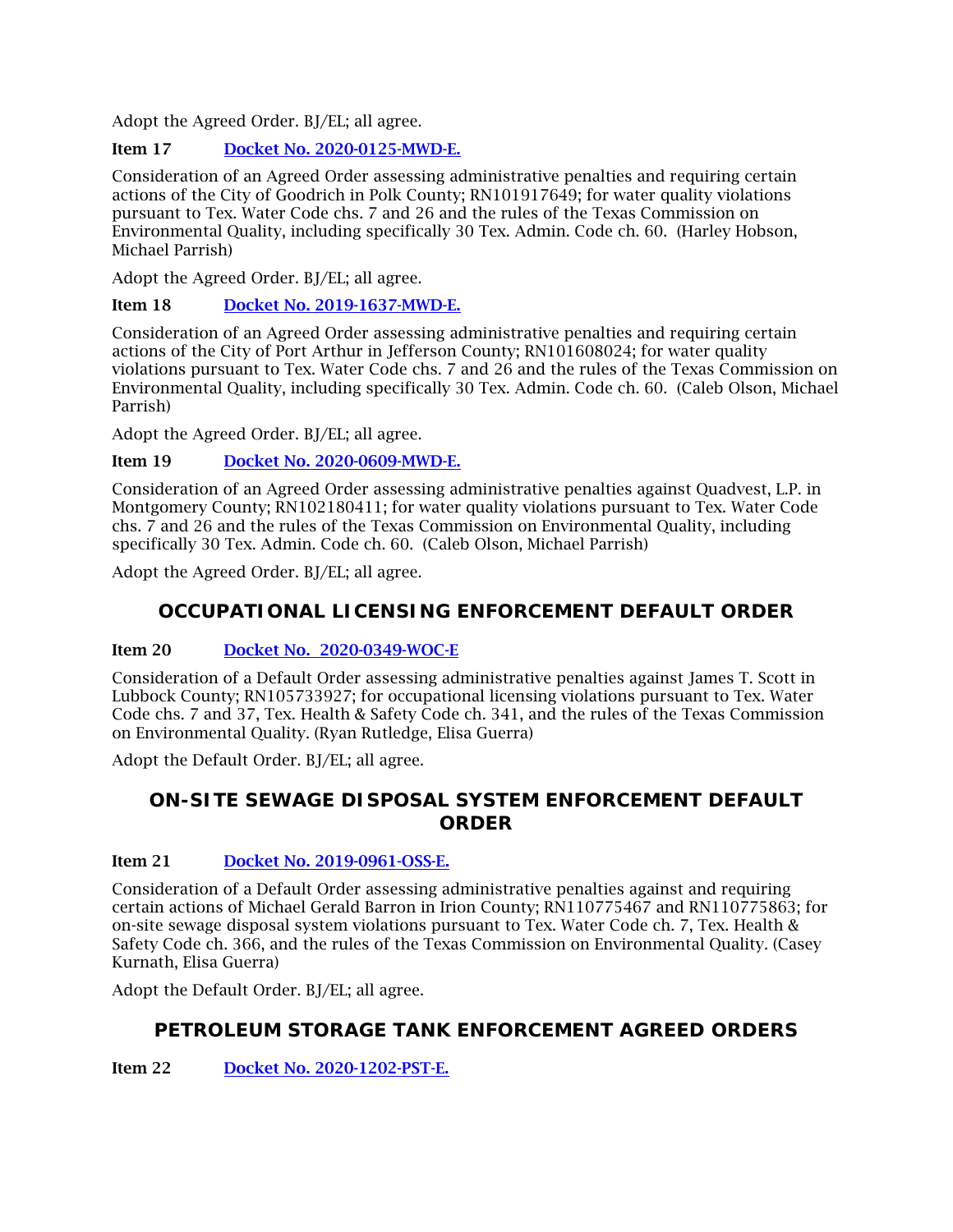Consideration of an Agreed Order assessing administrative penalties and requiring certain actions of Bertha Pelzl dba Little Super Fina in Panola County; RN101431799; for petroleum storage tank violations pursuant to Tex. Water Code chs. 7 and 26 and the rules of the Texas Commission on Environmental Quality, including specifically 30 Tex. Admin. Code ch. 60. (Karolyn Kent, Michael Parrish)

Adopt the Agreed Order. BJ/EL; all agree.

Item 23 [Docket No. 2020-1291-PST-E.](http://www.tceq.texas.gov/assets/public/comm_exec/agendas/comm/backup/Agendas/2021/09-08-2021/1291PST.pdf)

Consideration of an Agreed Order assessing administrative penalties and requiring certain actions of Khurram Adnan dba Store T 24 4 in Dallas County; RN102395936; for petroleum storage tank violations pursuant to Tex. Water Code chs. 7 and 26 and the rules of the Texas Commission on Environmental Quality, including specifically 30 Tex. Admin. Code ch. 60. (Karolyn Kent, Michael Parrish)

Adopt the Agreed Order. BJ/EL; all agree.

Item 24 [Docket No. 2020-0453-PST-E.](http://www.tceq.texas.gov/assets/public/comm_exec/agendas/comm/backup/Agendas/2021/09-08-2021/0453PST.pdf)

Consideration of an Agreed Order assessing administrative penalties against SHEULI INVESTMENTS, INC. dba Four Corners Food Mart in Rusk County; RN101906329; for petroleum storage tank violations pursuant to Tex. Water Code chs. 7 and 26 and the rules of the Texas Commission on Environmental Quality, including specifically 30 Tex. Admin. Code ch. 60. (Tyler Richardson, Michael Parrish)

Adopt the Agreed Order. BJ/EL; all agree.

### Item 25 [Docket No. 2019-0651-PST-E](http://www.tceq.texas.gov/assets/public/comm_exec/agendas/comm/backup/Agendas/2021/09-08-2021/0651PST.pdf)

Consideration of an Agreed Order assessing administrative penalties against and requiring certain actions of Martin Contreras and Otilia Contreras in Hale County; RN101905164; for petroleum storage tank violations pursuant to Tex. Water Code chs. 7 and 26 and the rules of the Texas Commission on Environmental Quality, including specifically 30 Tex. Admin. Code ch. 60. (Ryan Rutledge, Elisa Guerra)

Adopt the Agreed Order. BJ/EL; all agree.

## **PUBLIC WATER SYSTEM ENFORCEMENT AGREED ORDERS**

### Item 26 [Docket No. 2020-1031-PWS-E.](http://www.tceq.texas.gov/assets/public/comm_exec/agendas/comm/backup/Agendas/2021/09-08-2021/1031PWS.pdf)

Consideration of an Agreed Order assessing administrative penalties and requiring certain actions of Arimak Water Supply Corporation (Arimak) in Kerr County; RN101264380; for public drinking water violations pursuant to Tex. Health & Safety Code ch. 341 and the rules of the Texas Commission on Environmental Quality. (Ronica Rodriguez, Michael Parrish)

Adopt the Agreed Order. BJ/EL; all agree.

### Item 27 [Docket No. 2020-1029-PWS-E.](http://www.tceq.texas.gov/assets/public/comm_exec/agendas/comm/backup/Agendas/2021/09-08-2021/1029PWS.pdf)

Consideration of an Agreed Order assessing administrative penalties and requiring certain actions of Clay Water Supply Corporation in Burleson County; RN101188639; for public drinking water violations pursuant to Tex. Health & Safety Code ch. 341 and the rules of the Texas Commission on Environmental Quality. (Samantha Duncan, Michael Parrish)

Adopt the Agreed Order. BJ/EL; all agree.

# **WATER QUALITY ENFORCEMENT AGREED ORDERS**

Item 28 [Docket No. 2020-0217-WQ-E.](http://www.tceq.texas.gov/assets/public/comm_exec/agendas/comm/backup/Agendas/2021/09-08-2021/0217WQ.pdf)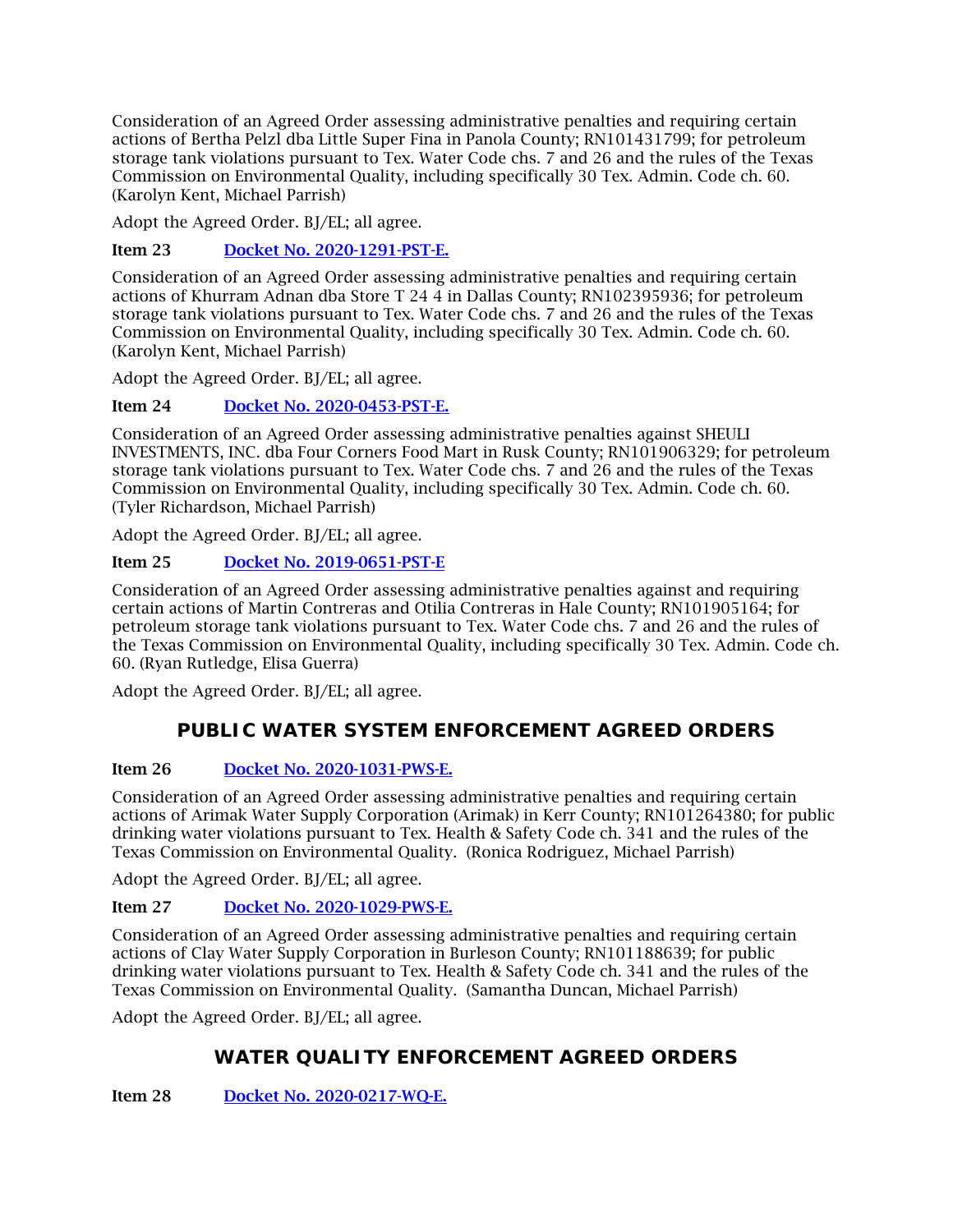Consideration of an Agreed Order assessing administrative penalties and requiring certain actions of ARTAVIA Development Company in Montgomery County; RN110469897; for water quality violations pursuant to Tex. Water Code chs. 7 and 26 and the rules of the Texas Commission on Environmental Quality, including specifically 30 Tex. Admin. Code ch. 60. (Katelyn Tubbs, Michael Parrish)

Adopt the Agreed Order. BJ/EL; all agree.

Item 29 [Docket No. 2019-1513-WQ-E.](http://www.tceq.texas.gov/assets/public/comm_exec/agendas/comm/backup/Agendas/2021/09-08-2021/1513WQ.pdf)

Consideration of an Agreed Order assessing administrative penalties and requiring certain actions of Double Oak Construction, Inc. in Montgomery County; RN110478583; for water quality violations pursuant to Tex. Water Code chs. 7 and 26 and the rules of the Texas Commission on Environmental Quality, including specifically 30 Tex. Admin. Code ch. 60. (Caleb Olson, Michael Parrish)

Adopt the Agreed Order. BJ/EL; all agree.

# **MISCELLANEOUS MATTER**

### Item 30 [Docket No. 2021-0941-MIS.](http://www.tceq.texas.gov/assets/public/comm_exec/agendas/comm/backup/Agendas/2021/09-08-2021/0941MIS.pdf)

Consideration of gifts and donations of \$500.00 or more in value given to the TCEQ, submitted for approval in accordance with Chapter 575 of the Government Code, concerning acceptance of gifts by certain state agencies. (Yen Tran)

Approve issuance of the resolution acknowledging the Executive Director's acceptance of the gifts and donations contained in the TCEQ Interoffice Memorandum to the Commissioners dated August 20, 2021, Docket No. 2021-0941-MIS. EL/BJ; all agree

## **STATE IMPLEMENTATION PLAN MATTERS**

### Item 31 [Docket No. 2021-0508-MIS.](http://www.tceq.texas.gov/assets/public/comm_exec/agendas/comm/backup/Agendas/2021/09-08-2021/0508MIS.pdf)

Consideration for publication of, and hearing on, the proposed Agreed Order between the Texas Commission on Environmental Quality (the Commission) and Luminant Generation Company, LLC (the Company), to support attainment and maintenance of the 2010 Sulfur Dioxide  $(SO<sub>2</sub>)$ National Ambient Air Quality Standard (NAAOS), in the Rusk-Panola SO<sub>2</sub> nonattainment area, as required by the Federal Clean Air Act (FCAA). The proposed Agreed Order will provide the enforceable control strategy for the associated proposed Rusk-Panola Attainment Demonstration State Implementation Plan Revision for the 2010 SO<sub>2</sub> NAAOS, by documenting the Commission's order, and the Company's agreement, to comply with the requirements identified for the Martin Lake Steam Electric Station in Rusk County, pursuant to the Texas Clean Air Act, the Texas Health & Safety Code, and the FCAA. (Terry Salem, John Minter) (Non-Rule Project No. 2021-013-OTH-NR)

Joint Motion for Items 31 – 32.

Approve the publication of, and hearing on, the Agreed Order with Luminant Generation Company, LLC, Martin Lake Steam Electric Station, and the corresponding Rusk-Panola Attainment Demonstration State Implementation Plan for the 2010 SO<sub>2</sub> National Ambient Air Quality Standard, as recommended by the Executive Director. BJ/EL; all agree.

### Item 32 [Docket No. 2021-0510-SIP.](http://www.tceq.texas.gov/assets/public/comm_exec/agendas/comm/backup/Agendas/2021/09-08-2021/0510SIP.pdf)

Consideration for publication of, and hearing on, a proposed state implementation plan (SIP) revision to address the Federal Clean Air Act (FCAA) requirements for the Rusk-Panola 2010 Sulfur Dioxide (SO2) National Ambient Air Quality Standard (NAAQS) nonattainment area. The proposed SIP revision includes a comprehensive inventory of current  $SO<sub>2</sub>$  emissions; evaluation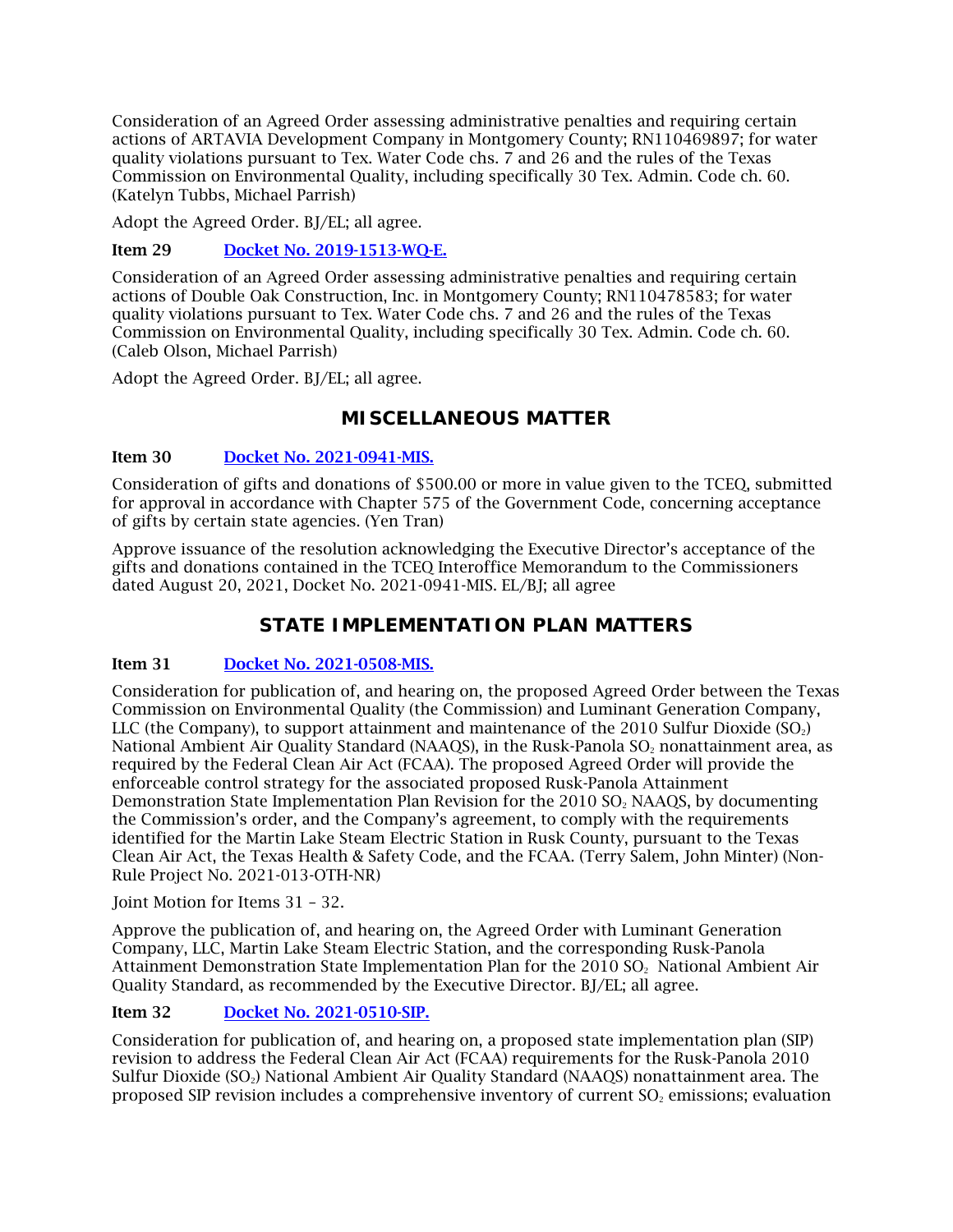and provision for implementing all reasonably available control measures and reasonably available control technology; air quality dispersion modeling to demonstrate attainment of the 2010 SO2 NAAQS; a reasonable further progress demonstration; contingency measures; and certification that nonattainment New Source Review requirements are met for the Rusk-Panola 2010 SO2 NAAQS nonattainment area. An associated proposed Agreed Order with Luminant Generation Company, LLC provides the enforceable control strategy for this attainment demonstration by documenting the Commission's order, and Luminant Generation Company, LLC's agreement, to comply with requirements identified for the Martin Lake Steam Electric Station in Rusk County, pursuant to the Texas Clean Air Act, the Texas Health & Safety Code, and the FCAA. (Mary Ann Cook, John Minter, Terry Salem) (Non-Rule Project No. 2020-057-SIP-NR)

#### Joint Motion for Items 31 – 32.

Approve the publication of, and hearing on, the Agreed Order with Luminant Generation Company, LLC, Martin Lake Steam Electric Station, and the corresponding Rusk-Panola Attainment Demonstration State Implementation Plan for the 2010 SO<sub>2</sub> National Ambient Air Quality Standard, as recommended by the Executive Director. BJ/EL; all agree.

### **PUBLIC COMMENT SESSION**

### Item 33 Docket No. 2021-0005-PUB.

The Commission will receive comments from the public on any matters within the jurisdiction of the Texas Commission on Environmental Quality in accordance with Texas Water Code Section 5.112, except for pending permitting matters or other contested cases, which are subject to the ex parte prohibition found in Texas Government Code Section 2001.061. In the interest of time, speakers will be limited to three minutes each, with the total time for public comment limited to one hour. Please note that the Commission's discussion of subjects for which public notice has not been given are limited to statements of specific factual responses and recitation of existing policy.

Robin Schneider made comments. No action taken.

## **EXECUTIVE MEETING**

### Item 34 Docket No. 2021-0001-EXE.

The Commission will conduct a closed meeting to receive legal advice from its attorney(s) and will discuss pending or contemplated litigation, and/or settlement offers, as permitted by Section 551.071 of the Texas Open Meetings Act, Chapter 551 of the Texas Government Code. The Commission may also meet in open meeting to take action on this matter as required by Section 551.102 of the Texas Open Meetings Act, Chapter 551 of the Texas Government Code.

The Commission did not meet on this item.

### Item 35 Docket No. 2021-0002-EXE.

The Commission will conduct a closed meeting to deliberate the appointment, employment, evaluation, reassignment, duties, discipline, or dismissal of the Commission's Executive Director, General Counsel, Chief Clerk, Public Interest Counsel, or Chief Auditor as permitted by Section 551.074 of the Texas Open Meetings Act, Chapter 551 of the Texas Government Code. The Commission may also meet in open meeting to take action on this matter as required by Section 551.102 of the Texas Open Meetings Act, Chapter 551 of the Texas Government Code.

The Commission did not meet on this item.

#### Item 36 Docket No. 2021-0003-EXE.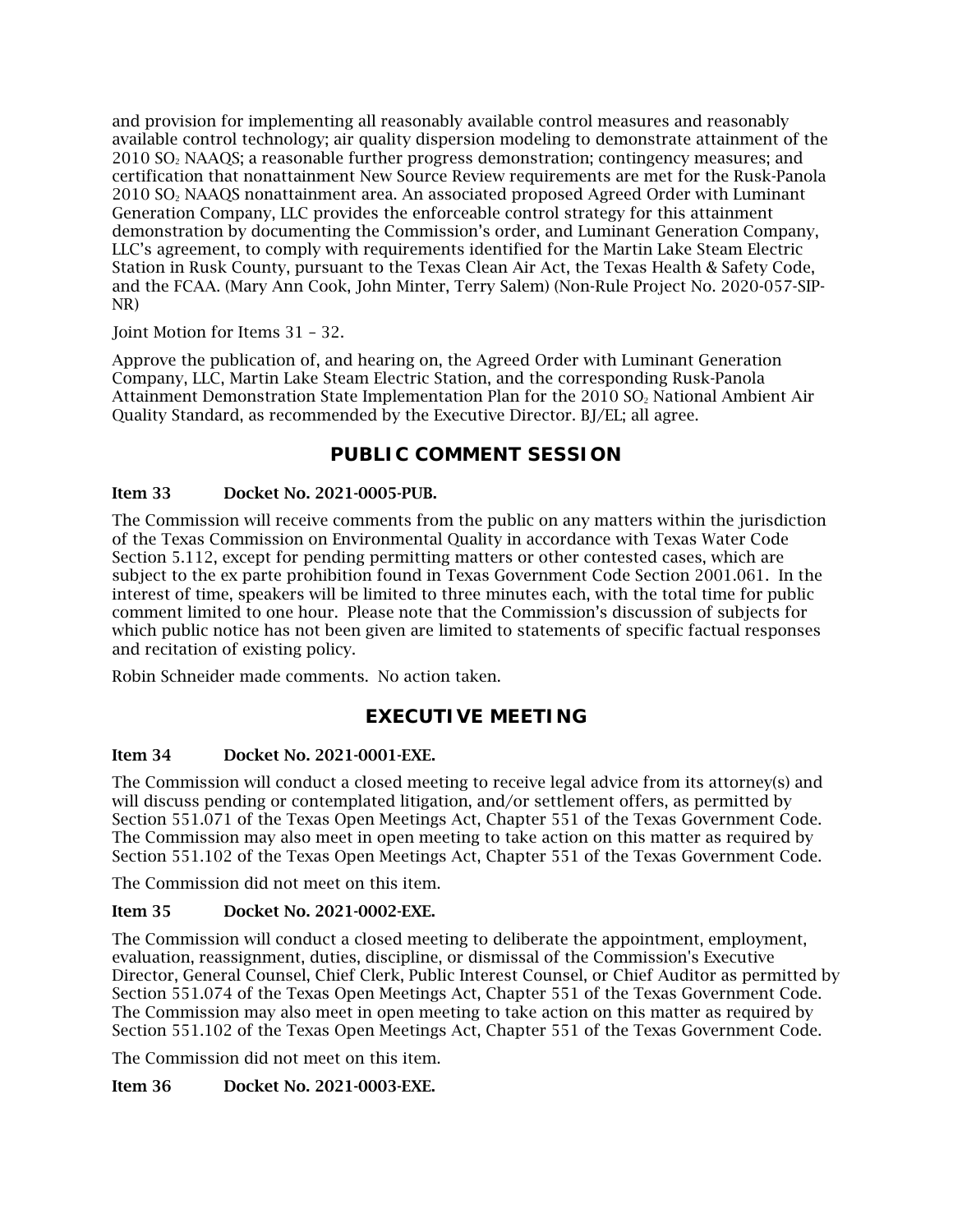The Commission will conduct a closed meeting to discuss the employment, evaluation, reassignment, duties, discipline or dismissal of a specific Commission employee(s) as permitted by Section 551.074 of the Texas Open Meetings Act, Chapter 551 of the Texas Government Code. The Commission may also meet in open meeting to take action on this matter as required by Section 551.102 of the Texas Open Meetings Act, Chapter 551 of the Texas Government Code.

The Commission did not meet on this item.

### Item 37 Docket No. 2021-0004-EXE.

The Commission will conduct a closed meeting to discuss their duties, roles, and responsibilities as Commissioners of the TCEQ pursuant to Section 551.074 of the Texas Open Meetings Act, Chapter 551 of the Texas Government Code. The Commission may also meet in open meeting to take action on this matter as required by Section 551.102 of the Texas Open Meetings Act, Chapter 551 of the Texas Government Code.

<span id="page-9-0"></span>No action taken.

# **GENERAL INFORMATION/LA INFORMACIÓN GENERAL**

### **How to watch or listen to the meeting**

Members of the public may listen to the meeting telephonically by calling, toll-free, (631) 992- 3221 and entering Access Code 512-279-002. The public may also view live TCEQ meetings on the TCEQ YouTube Channel at no cost at:

[https://www.tceq.texas.gov/agency/decisions/agendas/webcasts.html.](https://www.tceq.texas.gov/agency/decisions/agendas/webcasts.html)

### **Cómo ver o escuchar la reunion**

Los miembros del público pueden escuchar la reunión por teléfono llamando sin cargo al (631) 992-3221 e ingresando el código de acceso 512-279-002. El público también puede ver las reuniones de la TCEQ en vivo en el canal de YouTube de la TCEQ sin costo en: [https://www.tceq.texas.gov/agency/decisions/agendas/webcasts.html.](https://www.tceq.texas.gov/agency/decisions/agendas/webcasts.html)

### **How to register and to address the Commission at the meeting**

Members of the public who would like to address the Commission on an item for which the Commission is accepting comment, must register as indicated below and access the meeting via webcast by navigating to:<https://www.gotomeeting.com/webinar/join-webinar> and entering Webinar ID 334-112-083. Those without internet access may call (512) 239-3313 before the meeting begins for assistance in accessing the meeting telephonically.

#### To register, you may provide information via the Public Participation Form at:

[https://www.tceq.texas.gov/assets/public/comm\\_exec/agendas/comm/AgendaRegistrationFor](https://www.tceq.texas.gov/assets/public/comm_exec/agendas/comm/AgendaRegistrationForm.docx) [m.docx.](https://www.tceq.texas.gov/assets/public/comm_exec/agendas/comm/AgendaRegistrationForm.docx) If you have challenges with the Public Participation Form, you may call (512) 239-3313 or email agenda@tceq.texas.gov and provide the following information: 1. Agenda item number; 2. Name; 3. Affiliation; 4. Address; 5. Phone number; 6. Whom you represent (self or company/client); and 7. Whether you wish to address the Commission, are available for questions from the Commission, or would like to be noted as present for the record.

Registration for Agenda will conclude at 9:30 a.m. Late registration could result in your missing the opportunity to comment on your item. Please note that the Commissioners may discuss or consider posted items in an order other than the order posted.

### **Cómo registrarse y dirigirse a la Comisión en la reunion**

Los miembros del público que deseen dirigirse a la Comisión sobre un tema sobre el cual la Comisión está aceptando comentarios, deben registrarse como se indica a continuación y acceder a la reunión a través de un webcast navegando a:

<https://www.gotomeeting.com/webinar/join-webinar> e ingresando el ID del seminario web 334-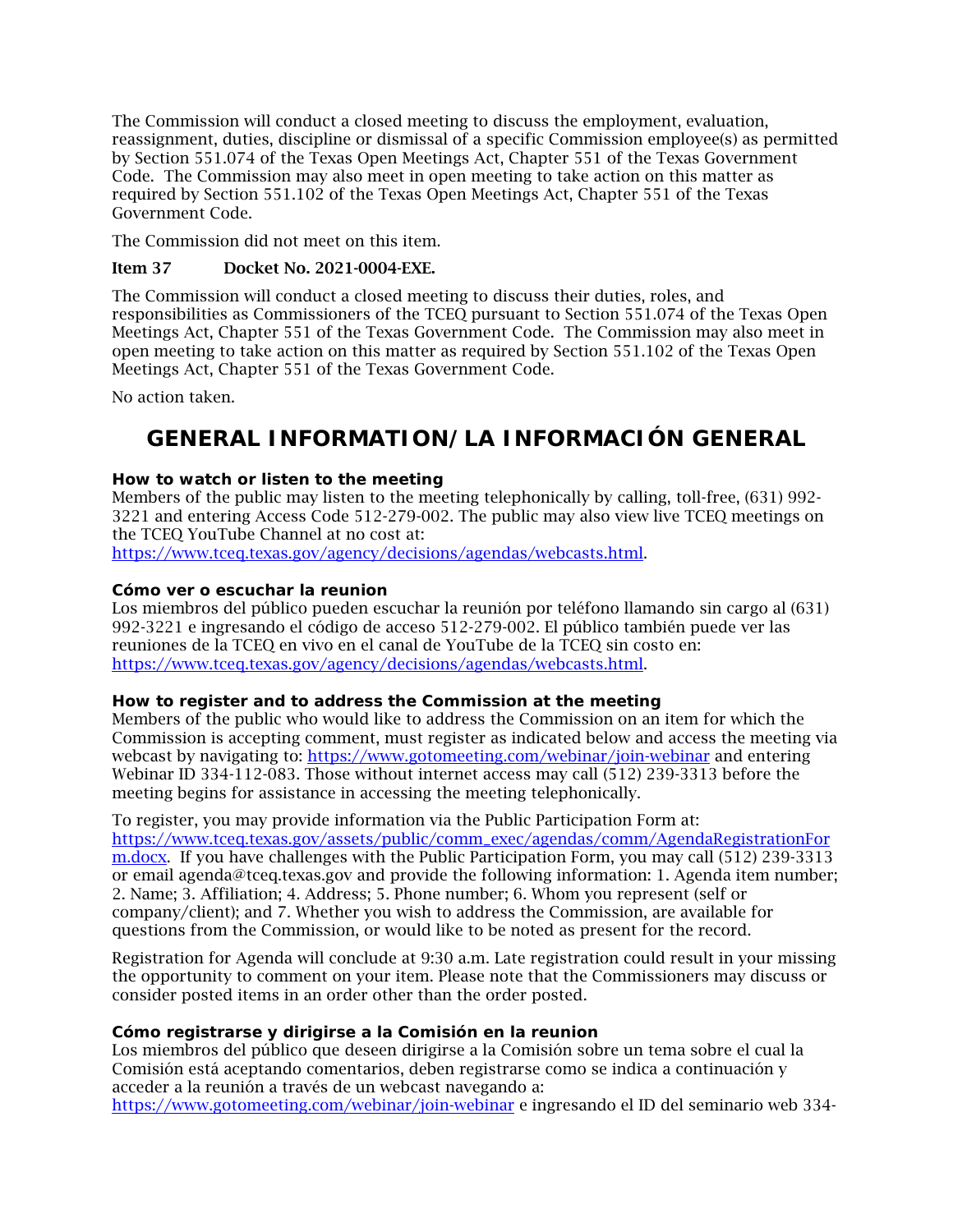112-083. Aquellos sin acceso a Internet pueden llamar al (512) 239-3313 antes de que comience la reunión para recibir ayuda para acceder a la reunión por teléfono.

Para registrarse, puede proporcionar información a través del Formulario de participación pública en:

[https://www.tceq.texas.gov/assets/public/comm\\_exec/agendas/comm/AgendaRegistrationFor](https://www.tceq.texas.gov/assets/public/comm_exec/agendas/comm/AgendaRegistrationForm.docx) [m.docx.](https://www.tceq.texas.gov/assets/public/comm_exec/agendas/comm/AgendaRegistrationForm.docx) Si tiene problemas con el Formulario de participación pública, puede llamar al (512) 239-3313 o enviar un correo electrónico a agenda@tceq.texas.gov y proporcionar la siguiente información: 1. Número de artículo de la agenda; 2. Nombre; 3. Afiliación; 4. Dirección; 5. Número de teléfono; 6. a quién representa (usted mismo o empresa / cliente); y 7. si desea dirigirse a la Comisión, si está disponible para las preguntas de la Comisión o si desea que se le anote como presente para que conste en acta.

El registro para la Agenda concluirá a las 9:30 a.m. El registro tardío podría resultar en que pierda la oportunidad de comentar sobre su artículo. Tenga en cuenta que los Comisionados pueden discutir o considerar los artículos publicados en un orden diferente al pedido publicado.

#### **How to ask for accommodations**

Persons with disabilities who may plan to attend the TCEQ Agenda and who may need auxiliary aids or services such as interpreters for persons who are deaf or hearing impaired, readers, large print, or braille are requested to contact the Office of the Chief Clerk at (512) 239-3300 at least five (5) work days prior to the Agenda, so that appropriate arrangements can be made.

#### **Cómo solicitar adaptaciones**

Se solicita a las personas con discapacidades que planeen asistir a la Agenda de la TCEQ y que puedan necesitar ayudas o servicios auxiliares, como intérpretes para personas sordas o con problemas de audición, lectores, letra grande o braille, que se comuniquen con la Oficina del Secretario en Jefe al (512) 239-3300 al menos cinco (5) días hábiles antes de la agenda, para que se puedan hacer los arreglos apropiados.

#### **How to ask for an interpreter**

Persons who desire the assistance of an interpreter in conjunction with their oral presentation at this TCEQ Agenda are requested to contact the Office of Chief Clerk at (512) 239-3300 at least five (5) work days prior to the Agenda so that appropriate arrangements may be made.

#### **Cómo pedir un intérprete**

Se solicita a las personas que deseen la asistencia de un intérprete junto con su presentación oral en esta Agenda de la TCEQ que se comuniquen con la Oficina del Secretario en Jefe al (512) 239-3300 al menos cinco (5) días hábiles antes de la Agenda para que los arreglos apropiados puede hacerse.

#### **How to read the Agenda document**

The Agenda document above includes hyperlinks (docket numbers highlighted in blue) that enable the user to view agenda backup documents [documents pertaining to a particular matter that have been filed with the Office of the Chief Clerk (OCC)]. Updates to backup documents will be noted under the hyperlinks.

#### **Cómo leer el documento de la Agenda**

El documento de la Agenda anterior incluye hipervínculos (números de expediente resaltados en azul) que permiten al usuario ver los documentos de respaldo de la agenda [documentos relacionados con un asunto en particular que se han presentado en la Oficina del Secretario en Jefe (OCC)]. Las actualizaciones de los documentos de respaldo se anotarán debajo de los hipervínculos.